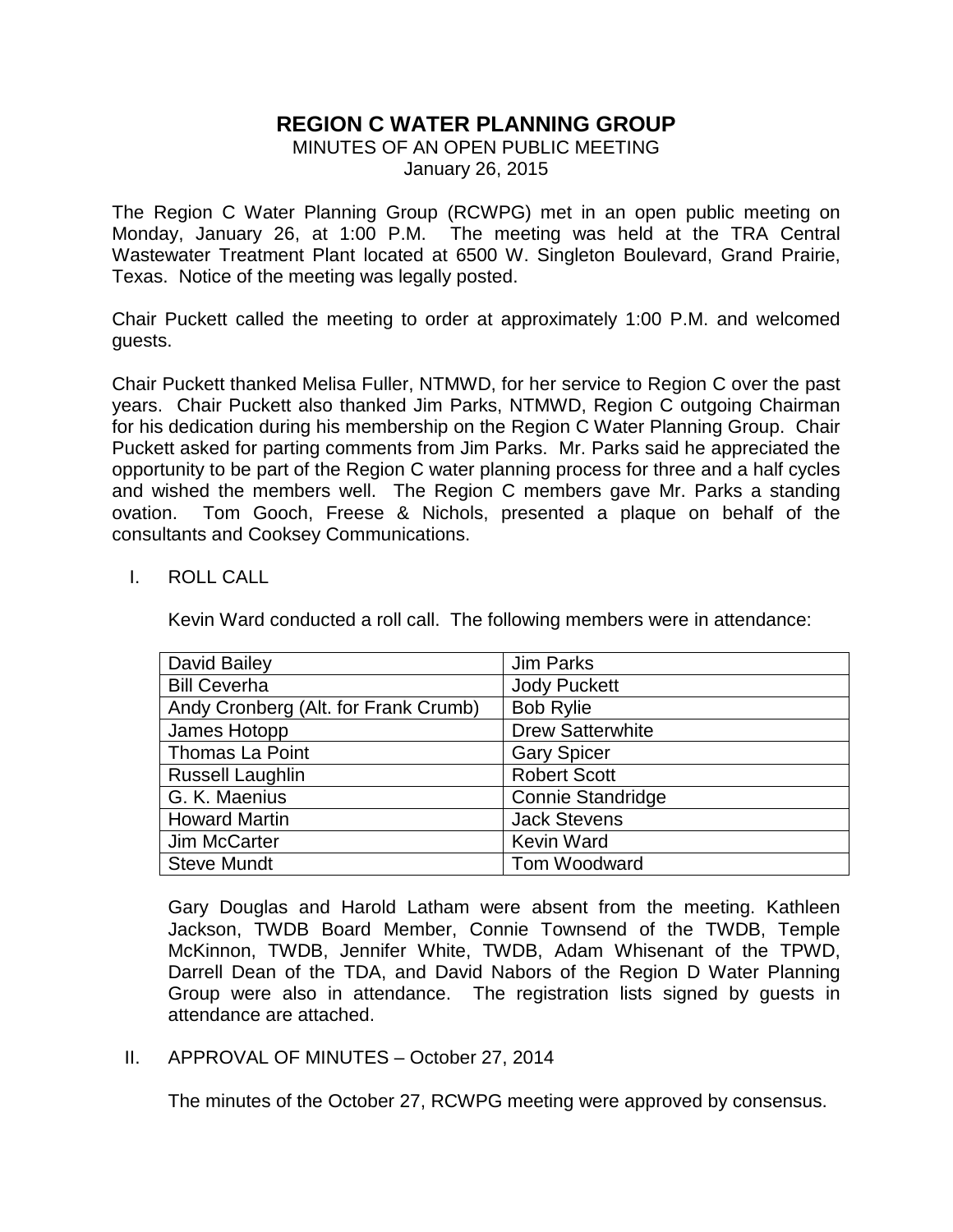#### III. ACTION ITEMS FOR CONSIDERATION

A. Consider Adoption of Resolution No. 15-1 Thanking Jim Parks for Service to the RCWPG.

There were no public comments on this action item.

Upon a motion by Bill Ceverha and a second by Steve Mundt, the RCWPG voted unanimously to adopt Resolution No. 15-1.

B. Announcement of Vacancy for Jim Park's Position Representing Water Districts, Call for Nomination to fill Vacancy, and Vote to Fill Vacancy

The RCWPG acknowledged Jim Park's resignation effective December 31, 2014. Jim Parks made a recommendation of Tom Kula as his replacement. No other nominations were taken from the floor.

There were no public comments received on this action item.

Upon a motion by Gary Spicer and a second by Jim McCarter, the RCWPG voted unanimously to elect Tom Kula to fill the vacancy for Jim Park's Position representing Water Districts.

C. Consider Adoption of Errata #4 to *2011 Region C Water Plan*.

Amy Kaarlela advised that there were no changes in Errata #4 since its presentation at the October 27, 2014, RCWPG meeting. Ms. Kaarlela recommended its adoption and subsequent submittal to the TWDB for their approval/adoption.

There were no public comments on this action item.

On a motion by Thomas La Point and a second by Howard Martin, the RCWPG voted unanimously to adopt Errata #4 to *2011 Region C Water Plan.* 

D. Consider authorization and approval actions, as needed, related to Final Resolution of the Interregional Conflict between Region C and Region D regarding the Marvin Nichols Reservoir Water Management Strategy. On January 8, 2015, TWDB Board reached a final decision on the Interregional Conflict, ruling that the Marvin Nichols Reservoir should remain in the *2011 Region C Water Plan* as a recommended strategy (See TWDB Order dated January 8, 2015). RCWPG must submit the Revised 2011 Plan to TWDB by March 20, 2015. The RCWPG will need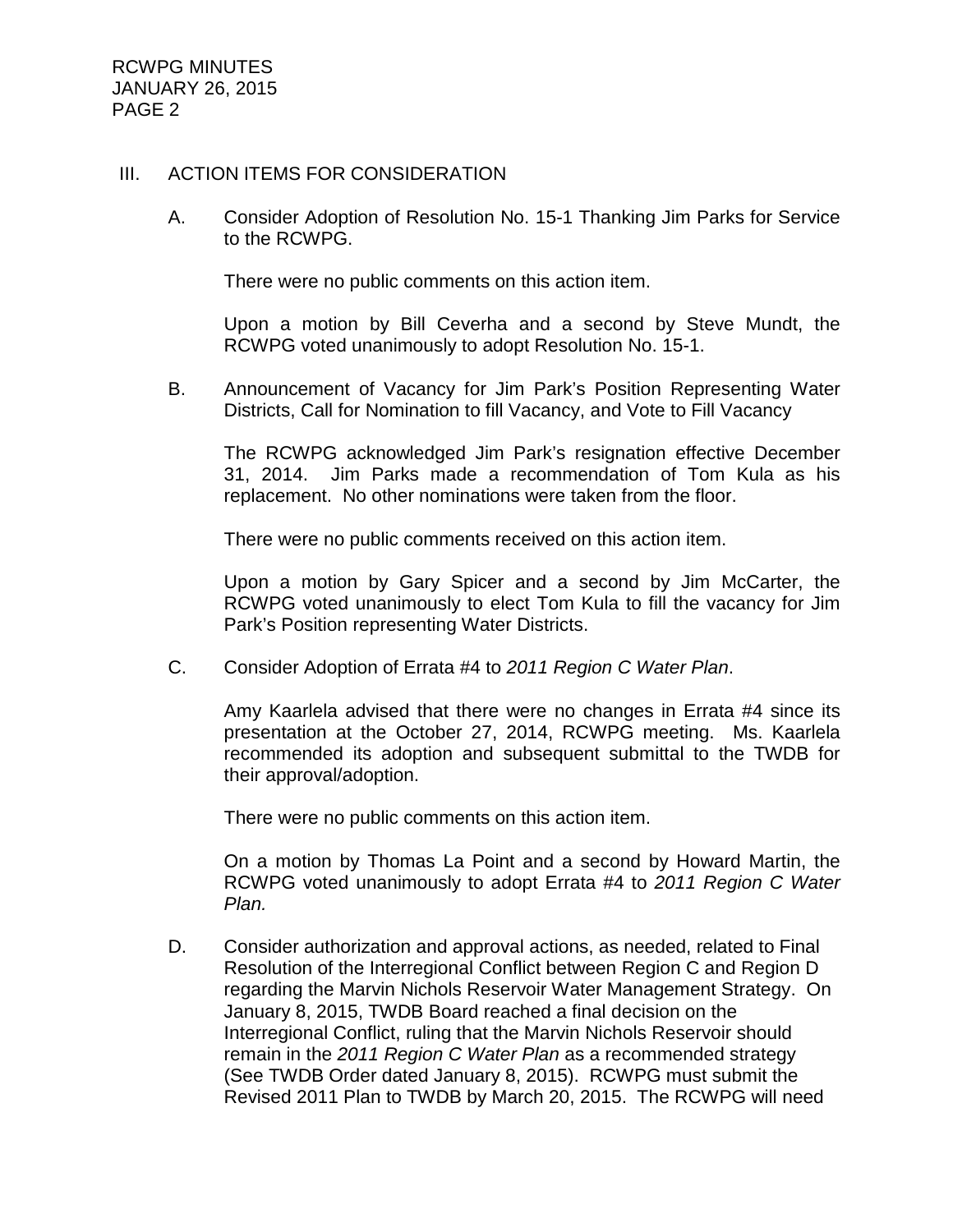> to set a date for a public hearing and set a date for a RCWPG public meeting to approve and adopt the Final Revised 2011 Plan.

Amy Kaarlela discussed the steps needed to comply with the TWDB Order. Ms. Kaarlela advised that a document containing the proposed revisions to the *2011 Region C Water Plan* has been drafted. Actions required are setting the Public Hearing date; authorizing TRA to post 30 day notice of Public Hearing; and setting a date for the RCWPG meeting at which the revision will be considered for adoption. A recommendation was made to hold the Public Hearing on February 27, 2015, at 1 pm at the Bob Duncan Community Center, 2800 Center Street, Arlington, Texas. Recommendation for the Region C meeting to adopt revision was made for Monday, March 2, 2015, at 1 pm at the TRA Central RWS, 6500 W. Singleton Blvd., Grand Prairie, TX. Ms. Kaarlela advised the members that TRA is ready to post the 30-day notice of the Public Hearing upon approval.

There were no public comments on this item. A member asked what changes were in the revision. Ms. Kaarlela advised there was a section added to Chapters 7 and 10 adding quantitative analysis and history of the interregional conflict and its resolution.

On a motion by Connie Standridge and a second by Tom Woodward, the RCWPG voted unanimously to approve the meeting dates as recommended and authorize TRA to post said notices.

E. Address from TWDB Board Member Kathleen Jackson.

Kathleen Jackson acknowledged the other members of the TWDB in attendance at the meeting including Connie Townsend, Jennifer White, and Temple McKinnon. Ms. Jackson commented on the efforts of the TWDB to travel around Texas to meet with the public to get the message out about loan programs available to communities, large and rural, particularly the new SWIFT loan program.

F. Consider Action regarding Groundwater Management Areas 8 and 12.

Amy Kaarlela updated the Region C members on the GMA process that has updated Groundwater Models and will soon update Desired Future Conditions (DFCs). DFCs provide input into the model that calculates Managed Available Groundwater (MAG). The 2021 Regional Plans must utilize MAGs. GMA decisions directly affect planning. One particular issue affecting Regional Planning is a fundamental difference in how regional planning and GCDs handle mining use. Mining 'use' (dewatering of excavated mining areas) is included in TWDB records and regional planning but not part of GCD records and modeling. RCWPG requested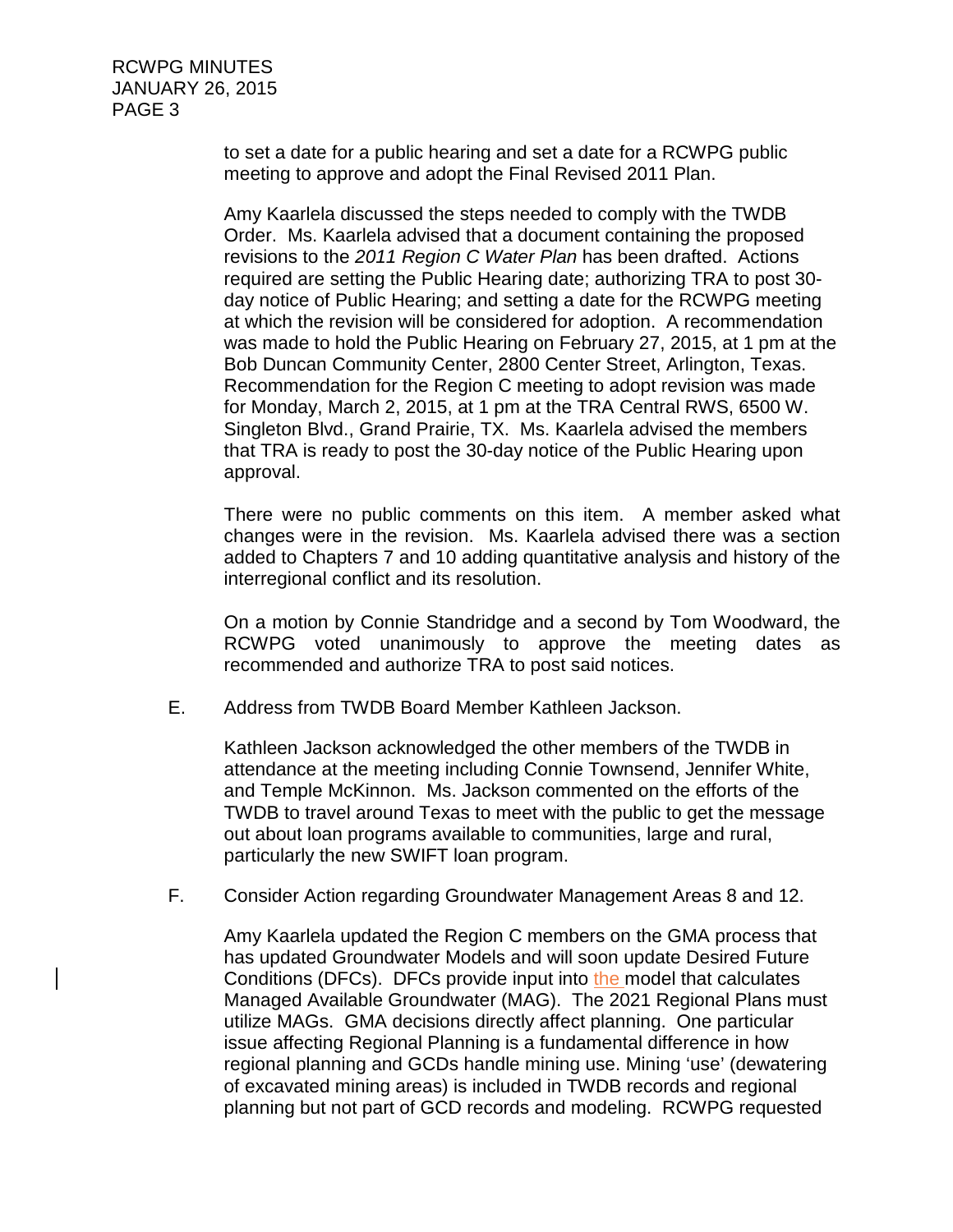> to authorize consultants to coordinate with GMAs on this issue and recommended that a RCWPG member attend GMA8 meetings. There were no public comments on this action item.

On a two-part motion by Russell Laughlin and a second by Connie Standridge, the RCWPG voted unanimously to authorize the consultants to contact GMAs as needed to coordinate 2021 MAGs and groundwater, and suggest a member attend GMA8 meeting where they consider the DFCs.

G. Consider Setting Date for Public Hearing on *2016 Initially Prepared Region C Water Plan*

Chair Puckett reiterated the 2016 IPP is due to TWDB May 1, 2015. RCWPG is required to have a Public Hearing with 30-day notice. IPP must be 'publicly available' when Hearing Notice is sent. Hearing may be mid-June to mid-July. Potential dates are the week of June 22 or 29; week of July 6 or 13.

There were no public comments on this action item.

On a motion by Kevin Ward and a second by Connie Standridge, the RCWPG voted unanimously to approve setting the Public Hearing for some time the week of July 13, 2015, during the evening at the Bob Duncan Community Center, pending its availability.

H. Consider Authorizing Trinity River Authority to post Request for Qualifications for procurement of consultant to perform work on the 2021 Region C Water Plan

Chair Puckett advised that the TWDB requires all Regional Planning Groups to go through re-procurement process each cycle. Regional Planning Group must publish Request of Qualifications sometime later in the year.

There were no public comments on this action item.

On a motion by Russell Laughlin and a second by Jim McCarter, the RCWPG voted unanimously to authorize TRA to post RFQ for work on the 2021 Region C Water Plan.

I. Consider Adoption of Resolution No. 15-2 Designating Trinity River Authority as Political Subdivision for the remainder of the  $4<sup>th</sup>$  round of planning, effective January 26, 2015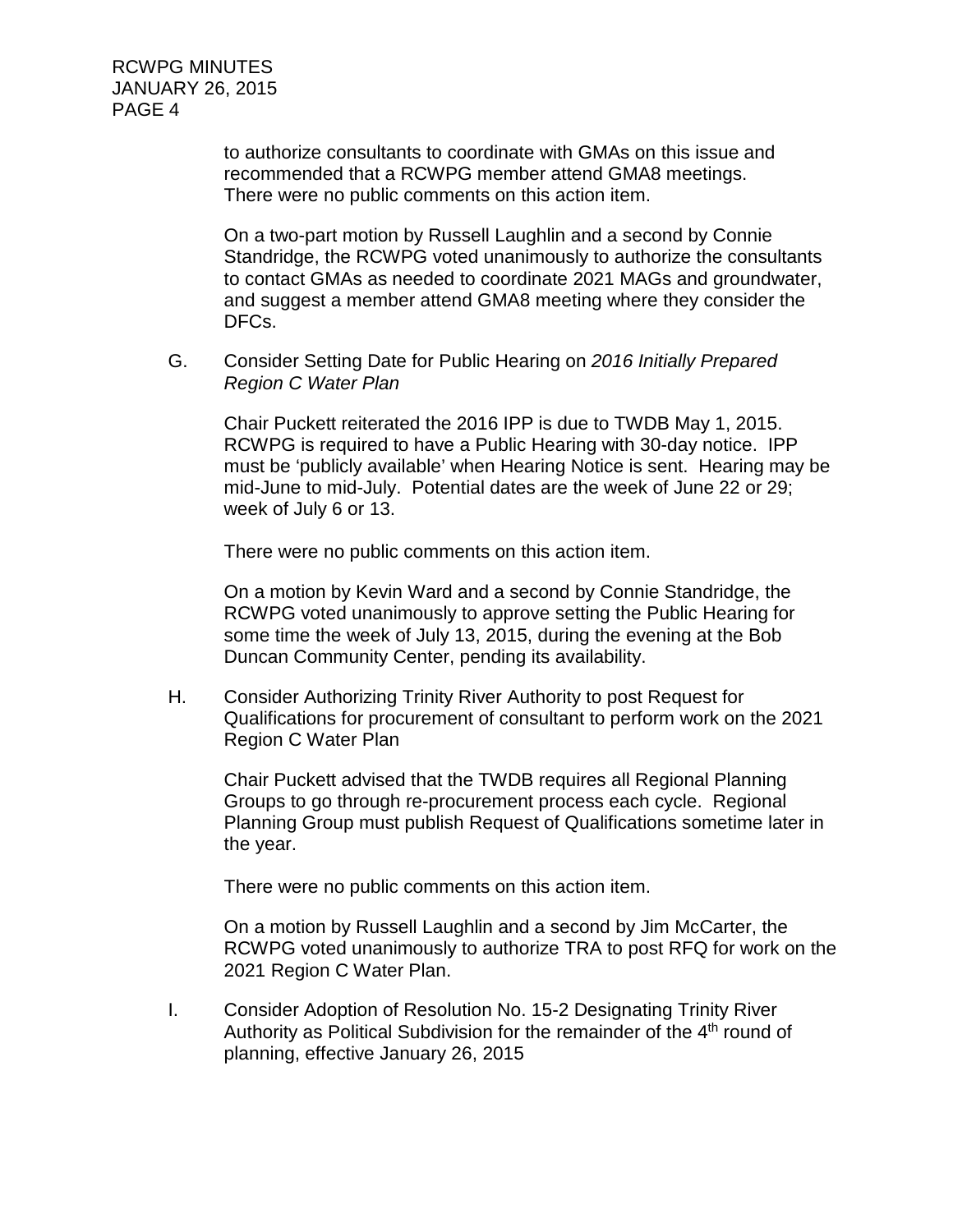> Chair Puckett discussed Change in Political Subdivision from NTMWD to TRA was initially planned to occur at the end of the  $4<sup>th</sup>$  cycle. The change has been moved forward. Resolution 15-2 reflects the immediate change. There were no public comments on this action item.

On a motion by Howard Martin and a second by Jim McCarter, the RCWPG voted unanimously to adopt Resolution 15-2 to change the Political Subdivision from NTMWD to TRA effective immediately.

J. Consider Amending RCWPG By-Laws to reflect change in Political Subdivision effective January 26, 2015

Chair Puckett explained that this item updates By-Laws to reflect new timing for change in Political Subdivision. Melisa Fuller read the proposed addition to the by-laws, and Amy Kaarlela will distribute electronic version of revised By-Laws to members after this meeting.

There were no public comments on this action item.

On a motion by Russell Laughlin and a second by Steve Mundt, the RCWPG voted unanimously to approve updated By-Laws reflecting TRA as the Political Subdivision effecting January 26, 2015.

K. Consider Approval of Amendment #6 to the Contract with TWDB and Corresponding Contract Amendment with Consultants

Chair Puckett advised Contract between TWDB and NTMWD (political subdivision) needs to be amended to reflect change in Pol Sub to Trinity River Authority.

There were no public comments on this action item.

On a motion by Jack Stevens and a second by Connie Standridge, the RCWPG voted unanimously to authorize NTMWD and TRA to execute Contract Amendment #6 with TWDB; and authorize NTMWD and TRA to execute Contract Amendment #6 with Freese and Nichols.

L. Consider Approval of Amendment #7 to the Contract with TWDB and Corresponding Contract Amendment with Consultants

Chair Puckett reviewed the requirement that all Regions are performing this amendment to eliminate requirement for 2016 Draft prioritization of projects; perform minor "clean-up" regarding timing of hearings and IPP submittals; allow budget to be shifted between Tasks 12 & 13 (2011 & 2016 Prioritization); and extend deadline for final plans from Nov. 1 to December 2015.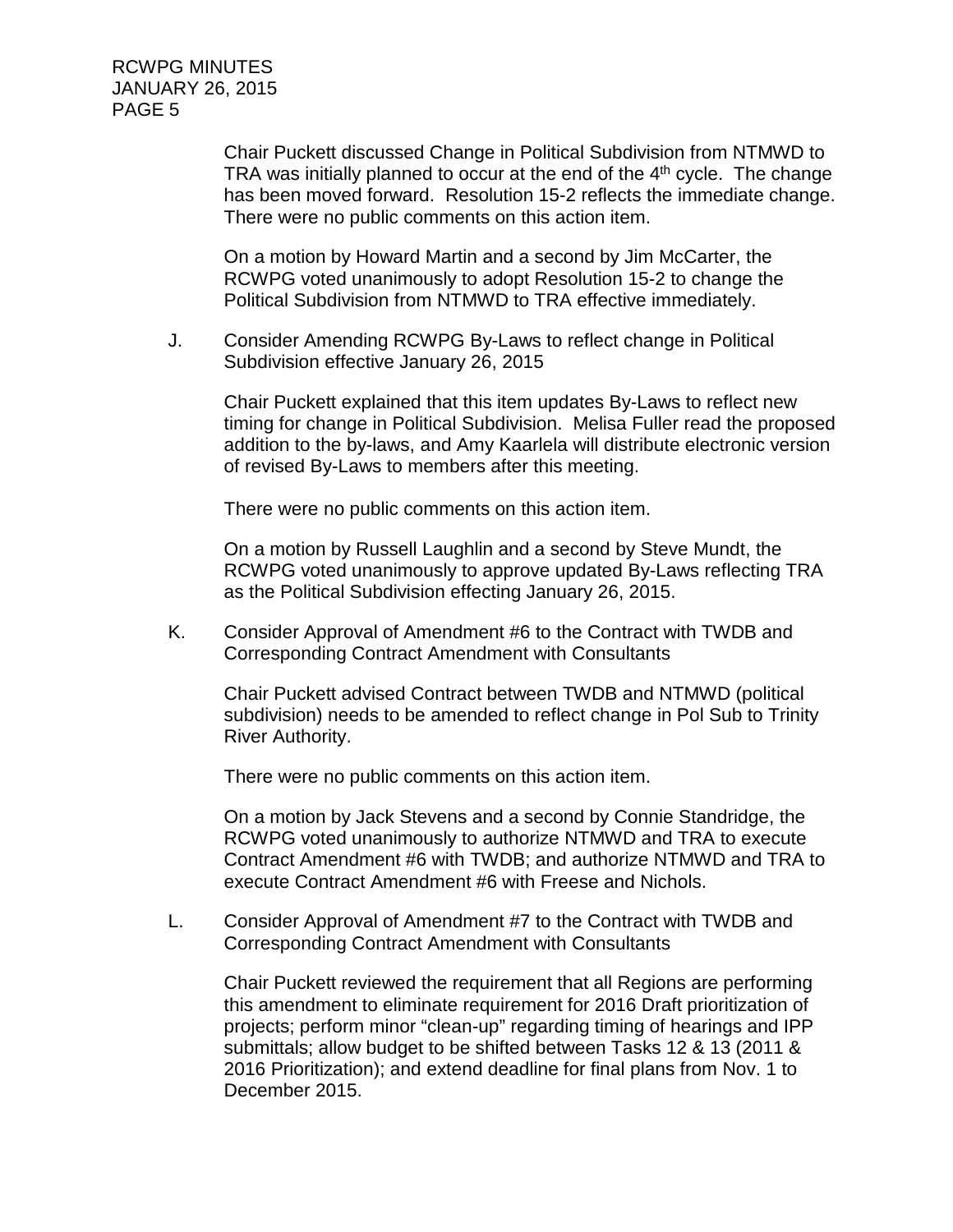> Connie Townsend explained that Amendment #6 must be fully executed before Amendment #7 can be considered. A lengthy discussion ensued on how to word this motion.

There were no public comments on this action item.

On a motion by Russell Laughlin and a second by Jack Stevens, the RCWPG voted unanimously to authorize TRA to execute amended contracts with the TWDB and consultants when they become available subject to information listed in Item L. The Group will need to ratify this amendment at its next meeting.

M. Consider Authorizing TRA to post public notice that TRA will be applying for 5<sup>th</sup> round Regional Water Planning funds on behalf of the RCWPG.

Chair Puckett reviewed that TWDB requires all Pol Subs to post public notice when applying for regional planning funding. Notice is to be published Early March (at least 30 days prior to TWDB action which is anticipated early April).

There were no public comments on this action item.

On a motion by Jack Stevens and a second by Steve Mundt, the RCWPG voted unanimously to authorize TRA to post notice of funding application.

N. Consider Authorizing TRA to submit application for 5<sup>th</sup> Round Regional Water Planning Funds on behalf of the RCWPG.

Chair Puckett reviewed Application requirements for 5<sup>th</sup> Round Regional Planning Funds.

There were no public comments on this action item.

On a motion by Steve Mundt and a second by Russell Laughlin, the RCWPG voted unanimously to authorize TRA to apply for 5<sup>th</sup> Round Regional Planning Funding by March 3, 2015.

O. Consider Authorizing TRA to execute contract with TWDB for the 5<sup>th</sup> Round of Regional Planning on behalf of the RCWPG.

Chair Puckett reviewed 5<sup>th</sup> Round of Regional Planning. Funding Application is due to TWDB by March 3, 2015. Funding will be awarded to all regions. TWDB will execute contracts with Political Subdivisions for all Regions. Deadline for contract execution is August 31, 2015.

There were no public comments on this action item.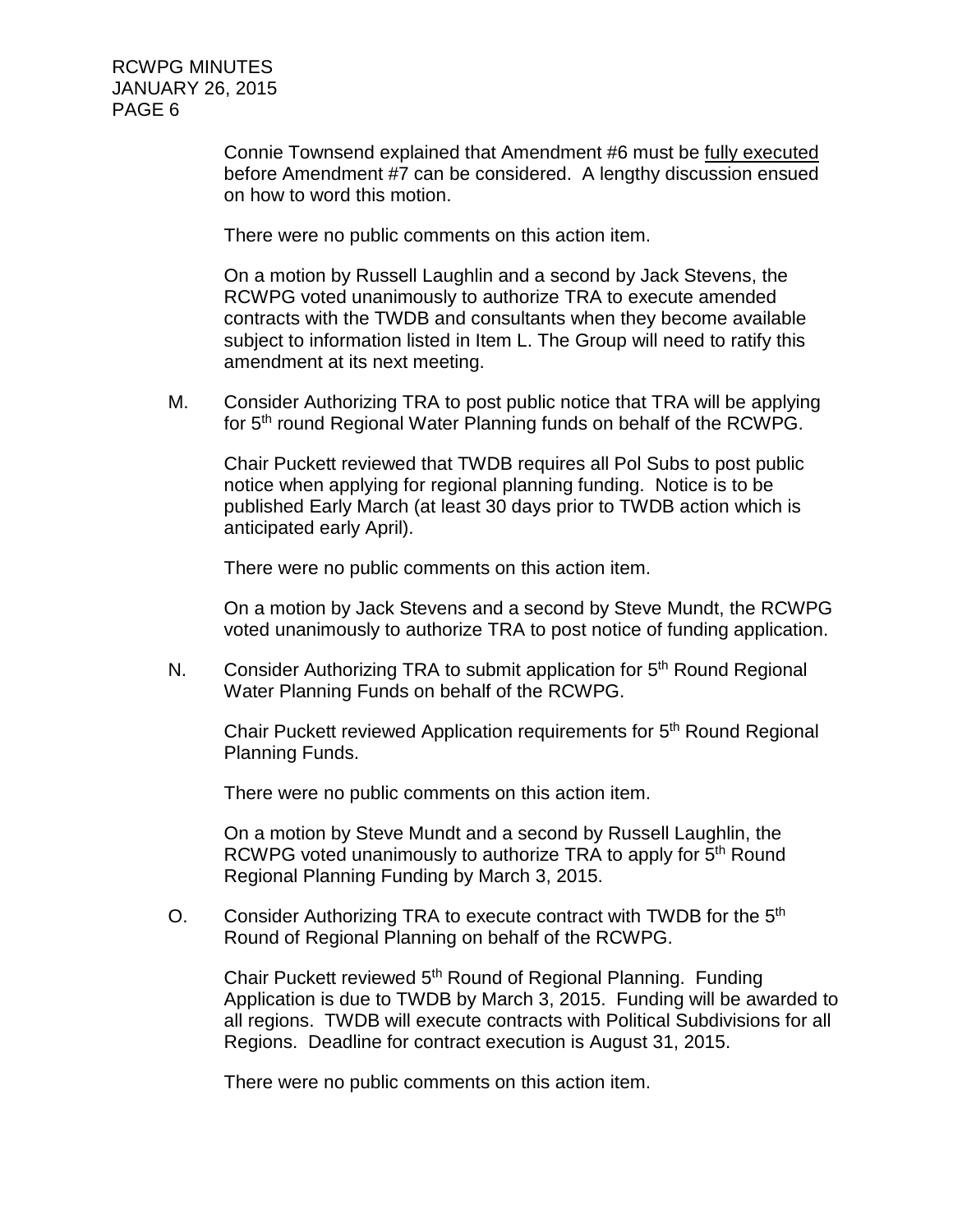> On a motion by Jack Stevens and a second by Howard Martin, the RCWPG voted unanimously to authorize TRA to execute contract with TWDB for 5th Round prior to August 31, 2015 deadline.

P. Consider Approval of Use of Safe Yield for Dallas Supplies in the 2016 Region C Water Plan.

Amy Kaarlela reviewed City of Dallas request for use of 'safe yield'. Dallas recently completed Long Range Water Supply Plan. Plan used 'managed supply' which is slightly less than firm yield. Similar approval has been granted Tarrant Regional WD.

There were no public comments on this action item.

On a motion by Bill Ceverha and a second by Jack Stevens, the RCWPG voted unanimously to approve use of safe yield for Dallas in 2016 Plan. This use must also be approved by the TWDB.

Q. Consider Support of the City of Bedford's requested Minor Amendment to the *2011 Region C Water Plan*. The City of Bedford is seeking RCWPG support of its efforts to seek a Minor Amendment to the *2011 Region C Water Plan*. A representative of Bedford will present information related to this request.

Bill Moriarty, King Engineering Associates, Inc., presented this request from the City of Bedford seeking support from the Region C WPG to amend the *2011 Region C Water Plan*.

The City of Bedford currently receives 97% of its water supply from the Trinity River Authority. The remaining 7% is derived from 2 water wells. It has 5 million gallons of water stored in 3 elevated storage tanks. Water is pumped from the TRA Murphy Pump Station which is a part of the Tarrant County Water Supply project. Bedford has 165 miles of main lines; has 14,927 retail service connections; and has a system volume of 2.7 billion gallons per year.

Bedford is currently experiencing a water loss rate of 10% that is increasing. They have introduced a second pressure zone but have seen an increase in system deterioration. Thomas Hoover, P.E., the City of Bedford Public Works Director, would like SWIFT funding for a \$90 Million, 10-year project for water main replacement and to install Automatic Meter Reading (AMR) on approximately 15,000 new or retrofitted meters.

The Region C Water Planning Group advised Mr. Moriarty and Mr. Hoover that the EA of the TWDB will have to approve a Minor Amendment to the *2011 Region C Water Plan* to include the City of Bedford before it is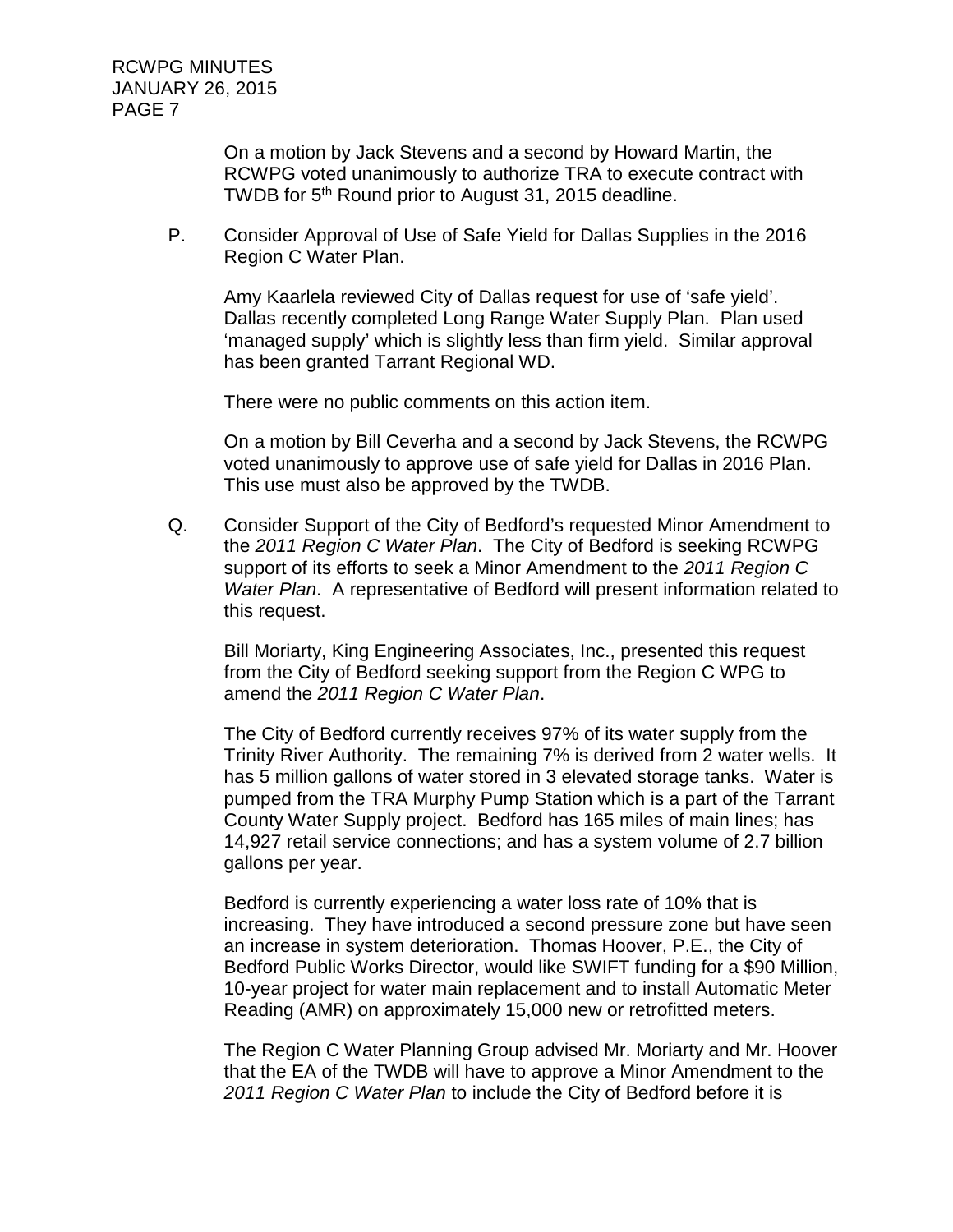eligible for a SWIFT loan. The City of Bedford will have to provide the TWDB proper documentation for the ruling. If the request for a minor amendment is approved, a meeting of the Region C WPG is required, with a 14-day minimum notice posting and a subsequent 14-day comment period.

The SWIFT application deadline is February 3, 2015. If there are remaining monies, applications will be open sometime in August for the second round. Gary Spicer asked the Region C WPG if a standardized process could be developed for future amendments of this type.

There were no public comments on this action item.

Two motions were made on this item.

- 1) On a motion made by Bill Ceverha and a second by Russell Laughlin, the RCWPG voted unanimously to support the City of Bedford's request for a Minor Amendment to the *2011 Region C Water Plan* (in the form of a letter asking TWDB to make a "minor amendment determination"; and
- 2) On a motion made by Bill Ceverha and a second by Russell Laughlin, the RCWPG voted unanimously to authorize King Engineering Associates, Inc., to submit a request on behalf of the City of Bedford to the Executive Administrator of the TWDB to approve the Minor Amendment to the *2011 Region C Water Plan*.
- R. Consider Approval of March 2015 Newsletter

Colby Walton reviewed the draft 2015 newsletter. Upcoming articles included:

- General Update on the Planning Group's work and planning timeline, including:
	- o Updates on 2016 plan development
	- o Save-the-date for June 2015 IPP Public Hearing
- Status update on interregional conflict and the special public hearing in February
- Update on planned reservoirs
	- o Lake Ralph Hall recently permitted
	- o Lower Bois d'Arc Creek Reservoir coming up for permit consideration
- Report on regional drought conditions, reservoir levels and regional conservation/drought response measures
- Feature on new Planning Group members and officers and recognition of departing members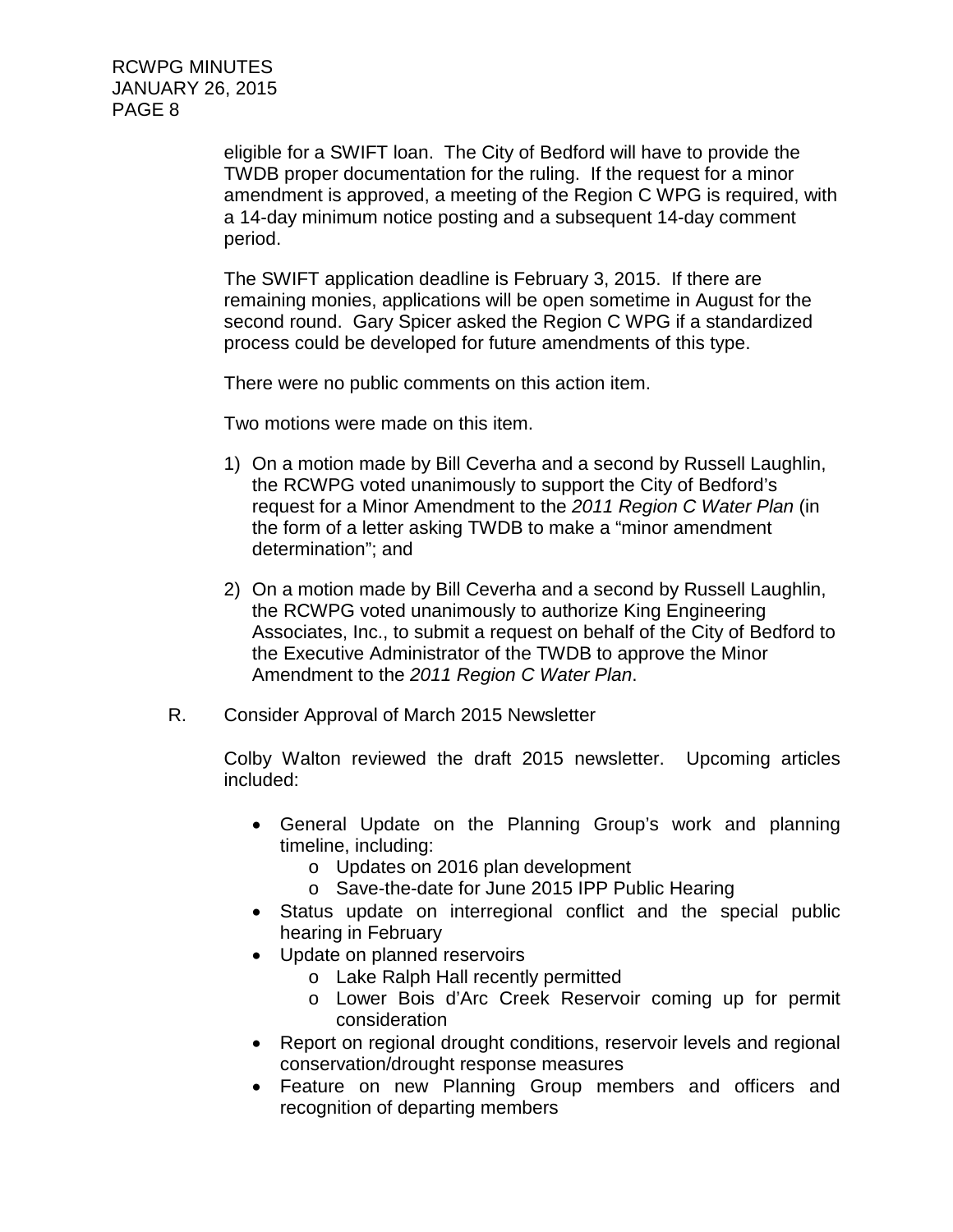• Update on zebra mussels

The recurring sections to be included are:

- Next meeting information
- Planning Group overview and roster

Mr. Walton outlined the development and approval process as follows:

- End of January: Articles drafted, sent to consultants and officers for review
- Mid-February: Initial layout prepared by designer/printer
- Late February: Initial layout sent to Planning Group for review and input
- Early March: Final newsletter produced and distributed via mail, email
- Next issue would be prepared for distribution prior to the IPP public hearing (May/June)

There were no registered speakers on this item.

On a motion by Kevin Ward and a second by Gary Spicer, the RCWPG voted unanimously to allow approval of final March 2015 newsletter to be done at a later date via email vote of RCWPG members.

#### IV. DISCUSSION ITEMS

A. Schedule Update

Amy Kaarlela presented a project schedule update including the following key items for 2015:

- Interregional Conflict Resolution
	- o Public Hearing February 27, 2015
	- o Special called Region C WPG Meeting March 2, 2015
- Initially Prepared Plan
	- o Due May 1, 2015
	- o TWDB Comment Period May August
	- o Public Comment Period Summer (Public Hearing)
	- o Revise Plan per Comments Fall 2015
- DB17
	- o Strategy module available April 2, 2015
	- $\circ$  Strategy data due July 1, 2015
	- o TWDB performs socio-economic analysis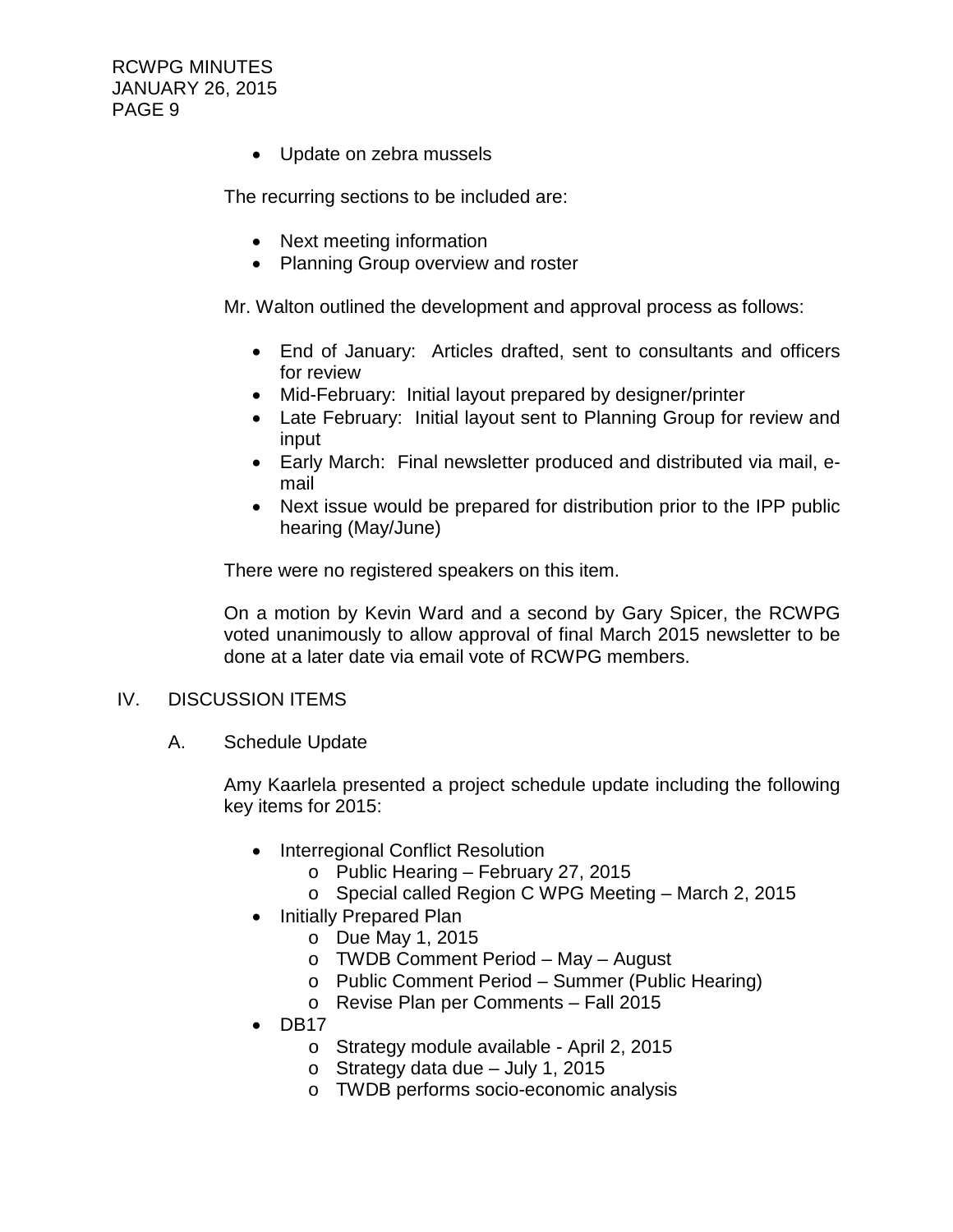- Final Plan
	- o Final Plan due December 1, 2015
	- o Final 2016 Prioritization due December 1, 2015
- B. Support of Grant Applications for Region C water providers

Amy Kaarlela reviewed Region C WUGs Grant Applications as follows:

- City of Arlington
	- o Applying for BuRec WaterSMART funding
	- o Install Smart Meters
	- o Requested letter of support
	- o Draft Letter of Support
- City of Mansfield
	- o Filed application for TWDB Flood Protection Planning Grant
	- o Required to notify RCWPG
- C. Regions H and L Amendments affecting the 2012 State Water Plan

Amy Kaarlela reviewed the Amendments to 2012 State Water as follows:

- All Regions received this notification
- Region H amended 2011 Regional Plan
	- o Brackish Groundwater Desal strategy
	- o Surface Water Treatment strategy
- Region L amended 2011 Regional Plan o Seawater Desalination strategy
- TWDB to consider amendment to State Water Plan o January 28, 2015
- D. Letter from Drought Preparedness Council

Amy Kaarlela reviewed Council recommendations as follows:

- Council 16 State Agencies
- Follow the outline template for Chapter 7 provided to the regions by TWDB
	- o Chapter 7 was developed to correspond with the sections of the outline
- Evaluate impacts of unanticipated population growth or industrial growth over the planning horizon
	- o Including a safety factor for all water suppliers within the region to address uncertainty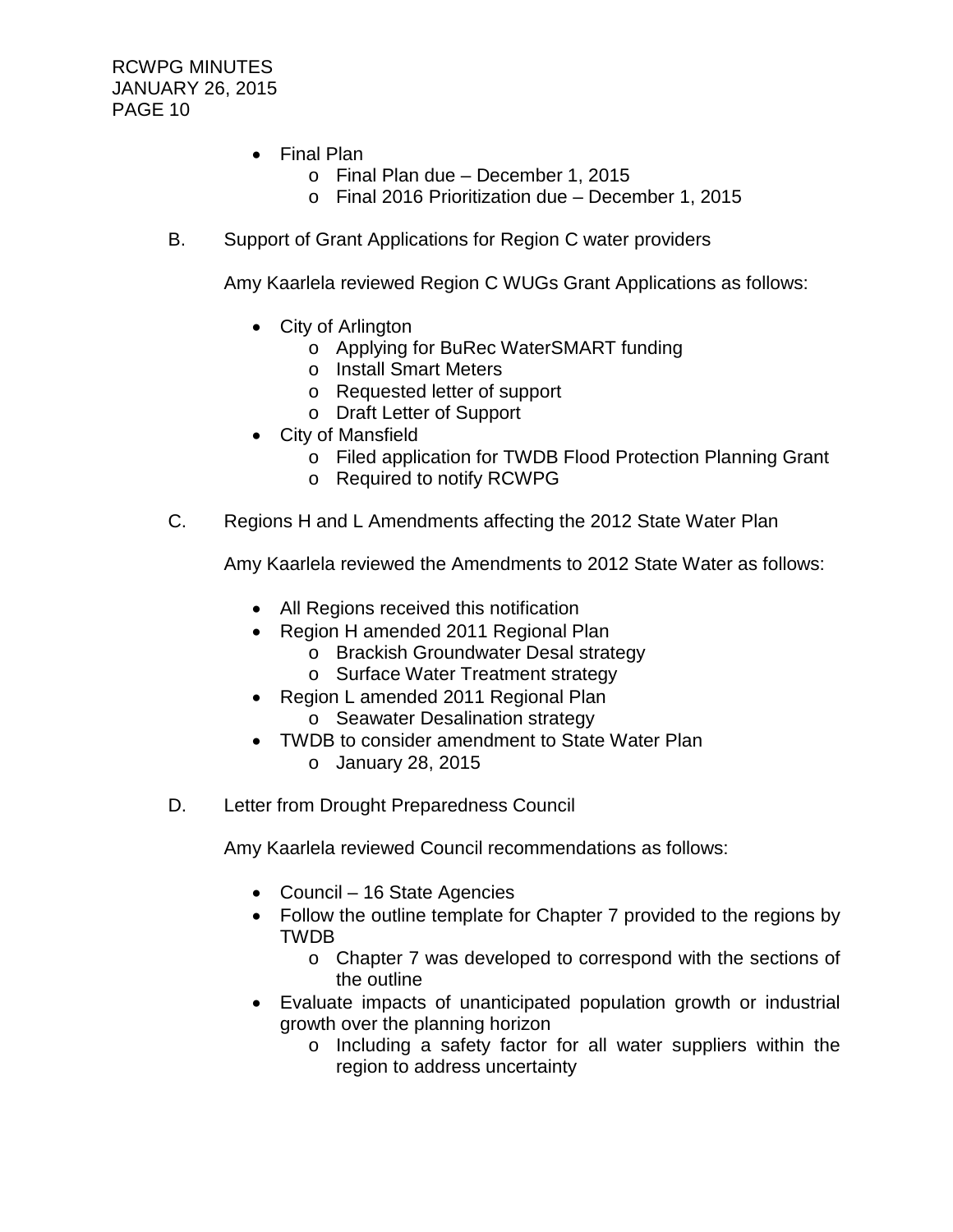E. Update on Region C Water Management Strategy – Lower Bois d'Arc Reservoir

Tom Gooch noted that the Lower Bois d'Arc Reservoir is coming up for permit consideration.

F. Potentially Feasible Water Management Strategies

Amy Kaarlela reviewed the following:

- List of potential strategies
- Required to be presented to RCWPG
- Presented list previously
- Added more potential strategies
- G. Progress on Tasks

Tom Gooch presented information on the following:

- Chapter 3 Current Supplies
	- o Presented results at previous RCWPG meeting
	- o Some adjustments
	- o Chapter to be sent after this meeting for RWCPG review
- Task 4 (Ch  $4/5$ ) Strategies
	- o Final meetings with large WWPs
	- o Planning Joint meeting of large WWPs
	- o Coordination with smaller WWPs
	- o Sending final plans out to all WUGs
	- o Feedback from WWPs & WUGs
	- o Compile report chapter(s)
	- o Circulate Chapter(s) to RCWPG early April 2015
- Chapter 7 Drought
	- o Draft Chapter 7 developed
	- o Compiling required tables
		- **Drought triggers and drought responses**
		- **Existing and potential emergency interconnects**
		- **Potential emergency responses**
	- o Distribute to RCWPG in March
	- o Subcommittee to meet March/April
- Chapter 8 Recommendations
	- o Recommendations
		- **Unique Streams**
		- **Reservoir Sites**
		- **Legislation**
	- o Task 8 Subcommittee work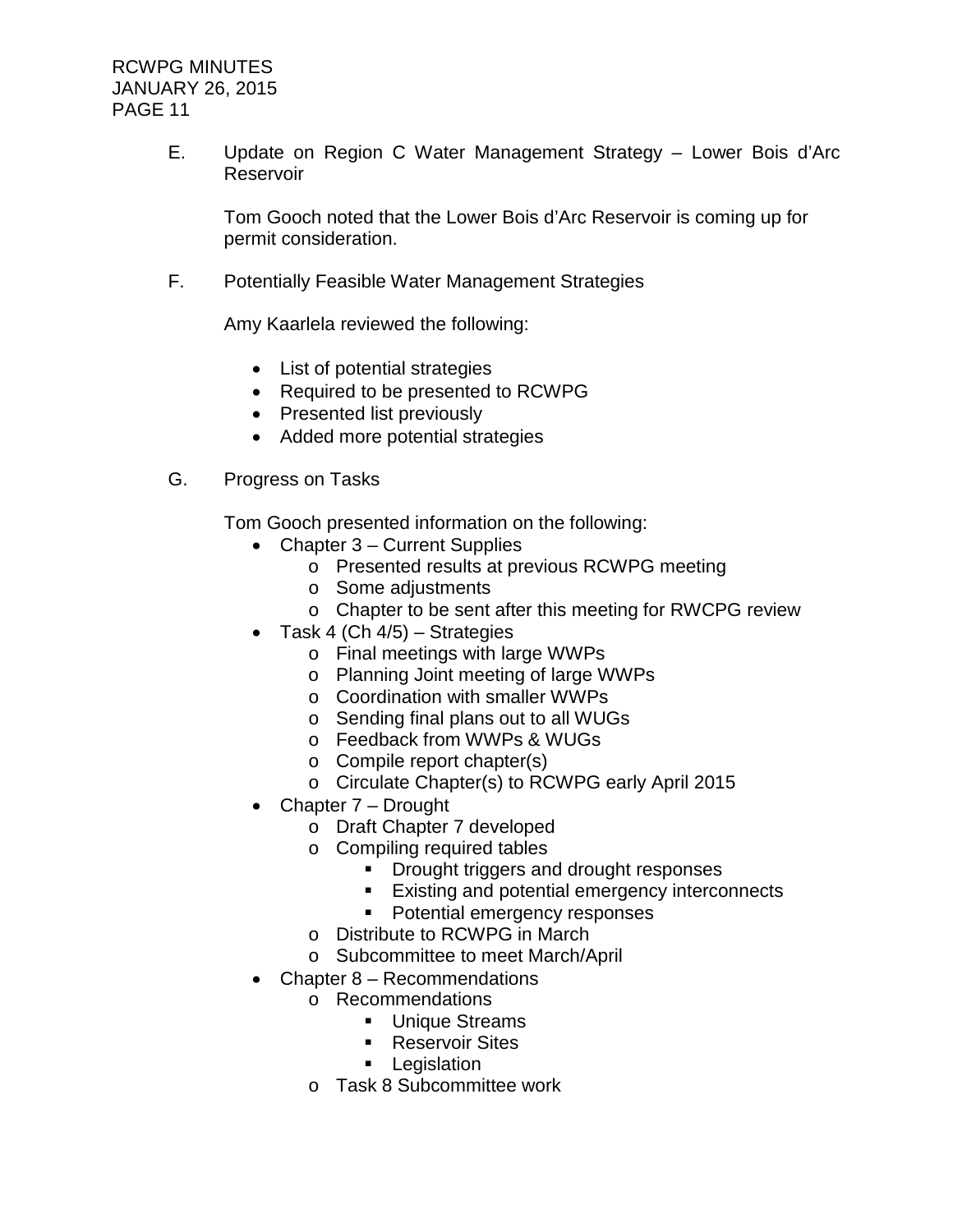- **Dr. Tom Woodward, RCWPG, work and** recommendations reflected in edits
- Other Chapters
	- o Ch. 6 Impacts of Strategies on Water Quality, Agricultural areas, Long-Term Protection of State Resources
	- o Ch. 10 Public Participation/Plan Adoption
	- o Ch. 11 Comparison to Previous Plan
	- o After IPP
		- Ch. 9 Financing of Strategies (TWDB to develop survey; to be done after strategies entered into DB17; July+)
		- **Prioritization of 2016 Strategies (July +)**
	- o Distribute to RCWPG in March
	- o Subcommittee to meet March/April

## V. OTHER DISCUSSION

A. Updates from the Chair

N/A

B. Report from Regional Liaisons

Brief reports were given by the following liaisons:

- Region B Jack Stevens reported their Next meeting Feb 11, will discuss different mitigation plans, drought.
- Region D David Nabors advised that the Northeast Texas WPG met Wednesday, January 21, 2015; next meeting is February 8, 2015; public hearing is March 8, 2015, with RPG meeting afterwards.
- Region G Bill Ceverha reported they met Jan 7 in Waco with 2 presentations: Kathleen Jackson & their region's TWDB funding rep. Bill suggests that we have our rep Luis Farias speak at an upcoming meeting.
- Region H –Kevin Water reported Reg H meets next week
- Region I –Connie Standridge reported that Reg I meeting is Feb 28 and they would be discussing Chapter 8, socio-economic analysis, and Chapter 1.
- C. Report from Texas Water Development Board

No additional comments.